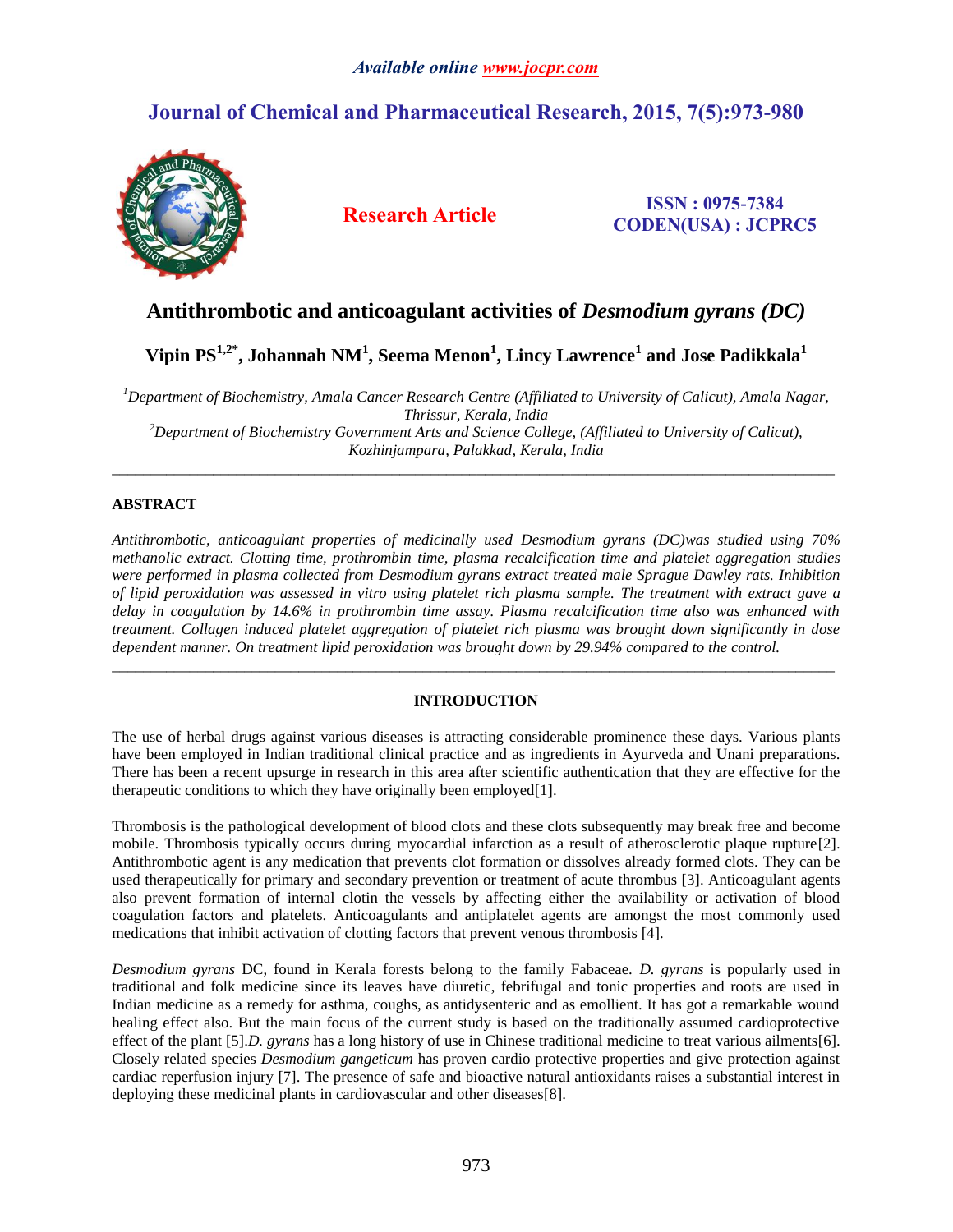A number of medicinal plants have been evaluated for their antithrombotic and anticoagulant properties and there have been some significant findings also, *Careyaarborea, Bauhinia forficata, Gloriosa superba* and *Jatropha curcas* being a few among them [9,10]. The objective of the present study was to evaluate the antithrombotic and anticoagulant potential of methanolic extract of traditionally used medicinal plant *Desmodium gangeticum*.

*\_\_\_\_\_\_\_\_\_\_\_\_\_\_\_\_\_\_\_\_\_\_\_\_\_\_\_\_\_\_\_\_\_\_\_\_\_\_\_\_\_\_\_\_\_\_\_\_\_\_\_\_\_\_\_\_\_\_\_\_\_\_\_\_\_\_\_\_\_\_\_\_\_\_\_\_\_\_*

### **EXPERIMENTAL SECTION**

#### **2.1 Plant material**

Leaves of plant *Desmodium gyrans* were collected from Ayurvedic Garden maintained in the campus of Amala Institute of Medical Sciences, Thrissur, Kerala, India and were authenticated by Dr. N Sasidharan, scientist, NWFP Division, Kerala Forest Research Centre, Peechi, Kerala, India. A voucher specimen was deposited in the herbarium of Amala Cancer Research Centre (ACRH No.036).

#### **2.2 Preparation of Plant Extract**

The dried leaves were powdered and subjected to extraction with 70% methanol using a soxhlet apparatus. The methanol extract of *Desmodium gyrans* (MDG) was filtered, concentrated and evaporated to dryness and the dried extract was dissolved again in distilled water was used for the study.

#### **2.3 Animals**

Male Sprague Dawley rats (200 gm) were obtained from the Small Animal Breeding Station (SABS), Veterinary and Agriculture University, Mannuthy, Kerala, India. The animals were kept under standardized environmental condition (22-30<sup>o</sup>C, 60-70% relative humidity, 12 hr dark/light cycle) and fed with standard rat feed (Kerala Feeds, Thrissur, India) and water *ad libitum.* Animal experiments conducted during the study had prior permission from Institutional Animal Ethics Committee (IAEC) and followed the guideline of Committee for the Purpose of Control and Supervision of Experiments on Animals (CPCSEA) constituted by the Animal Welfare Division, Government of India.

#### **2.4 Determination of total flavonoid content**

Colorimetric aluminum chloride method was used for determination of total flavonoid content [11]. Exactly 0.5 ml solution of plant extract was mixed with 1.5 ml of methanol, 0.1 ml of 10% aluminum chloride, 0.1 ml of 1 M potassium acetate and 2.8 ml of distilled water, and kept at room temperature for 30minutes. The absorbance of the reaction mixture was measured at 415 nm using spectrophotometer. Total flavonoids contents were calculated from a calibration curve using quercetin as standard. Quercetin solutions at serial concentrations 12.5, 25, 37.5, 50,62.5, 75, 87.5 and100 mg/ml in methanol were prepared. These standards were run using the same procedure and standard curve was prepared. Total flavonoid values are expressed in terms of quercetin equivalent.

#### **2.5 Determination of total phenol content**

Total phenolic compound contents were determined by Folin-Ciocalteau method [11]. Exactly 0.5 ml of extract was added to5 ml pre diluted Folin-Ciocalteu reagent (1:10 diluted with distilled water), mixed for 5 min and then 4 ml aqueous  $\text{Na}_2\text{CO}_3$  (1M) was added. The mixture was allowed to stand for 15 min and the phenols were determined colourimetrically at 765 nm. The standard curve was prepared using 0, 50, 100, 150, 200mg/ml solutions of gallic acid in methanol and water solvent  $(50:50, v/v)$ . Total phenol values are expressed in terms of gallic acid equivalent.

## **2.6 Clotting Time**

Clotting time is used as a screening test to monitor all phases of intrinsic coagulation system and to monitor heparin therapy[12].The coagulation time of whole blood is the time required for blood to clot under normal standard conditions. Blood was collected from normal rat through the tail vein and was transferred directly to capillary tube. The end of the capillary tube was broken at regular intervals and clotting time was noted when a fibrin thread appears between broken pieces of capillary tubes. Time taken for clot to appear is noted. Clotting time was also assayed on rats injected with standard dose heparin injected through tail vein as well as on rats fed with MDG.

#### **2.7 Study groups and sampling**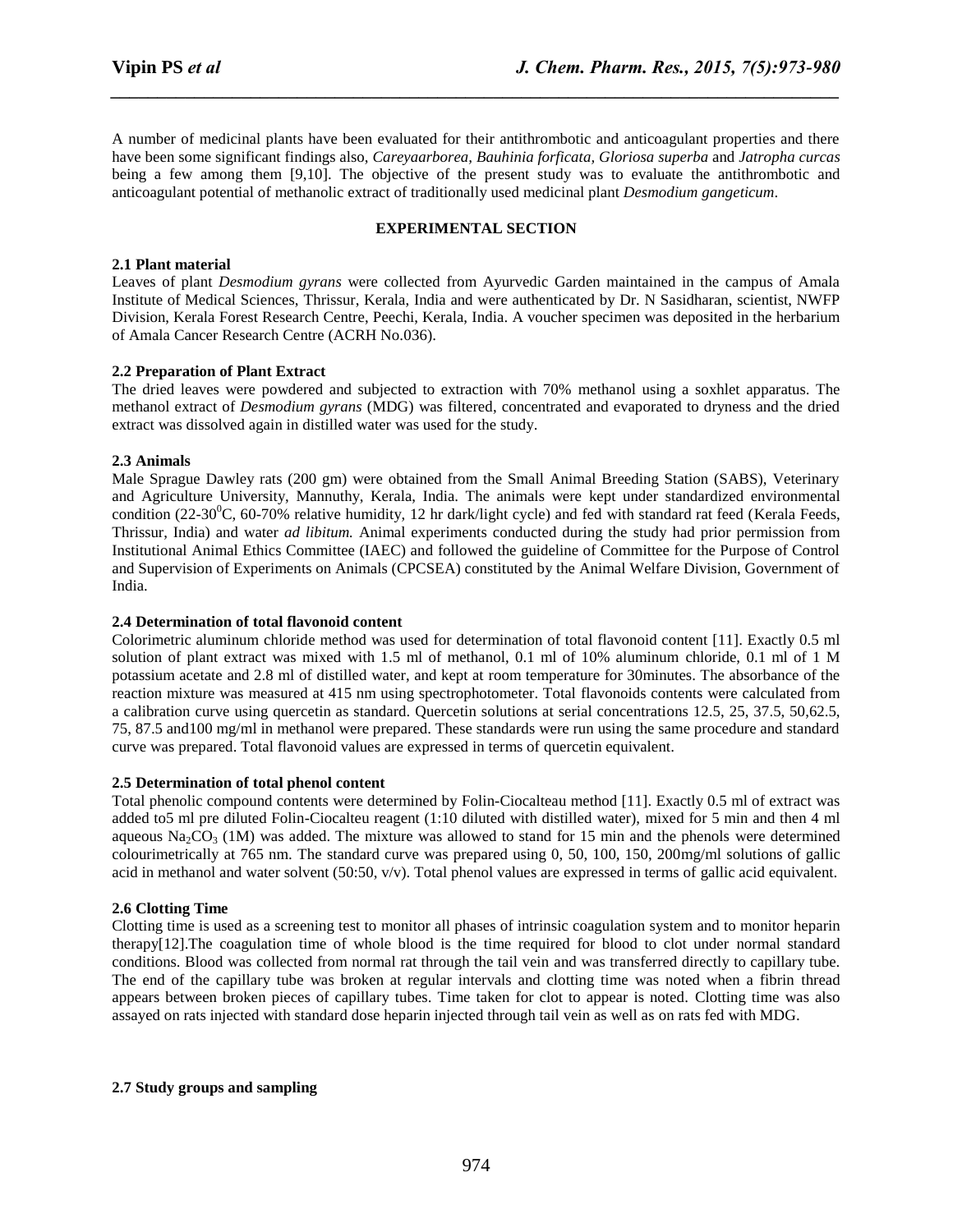The rats were divided into three groups, normal, standard and extract treated group consisting of 6 male Sprague Dawley rats in each group. The standard group received heparin standard drug injected to tail vein at a dose of 250 U/kg b.wt of the animal for one day. The extract treated group received MDG extract at a dose of 250 mg/kg b.wt of the animal for a continuous period of seven days.

*\_\_\_\_\_\_\_\_\_\_\_\_\_\_\_\_\_\_\_\_\_\_\_\_\_\_\_\_\_\_\_\_\_\_\_\_\_\_\_\_\_\_\_\_\_\_\_\_\_\_\_\_\_\_\_\_\_\_\_\_\_\_\_\_\_\_\_\_\_\_\_\_\_\_\_\_\_\_*

## **2.8 Prothrombin Time (PTT)**

The arrest of bleeding depends upon formation of primary platelet plug formed on site of injury followed by the formation of a stable fibrin network. Formation of this clot involves the sequential interaction of a series of plasma proteins and the interaction of these complexes with blood platelet and components released from tissues. Tissue thromboplastin, in presence of calcium initiates the extrinsic pathway of coagulation, which comprises plasma coagulation factors VII, X, V, Prothrombin and Fibrinogen<sup>[13]</sup>. During oral anticoagulant therapy specific blood coagulation factors are depressed.

Prothrombin time determination is the preferred method for screening and diagnosis of congenital deficiency of factors II, V, VII and X. PTT is also used for monitoring of patients on oral anticoagulant therapy and as a liver function test.

Plasma collected from normal male Sprague Dawley rat 0.1 ml is taken in a glass test tube and incubated at  $37^{\circ}$ C for 5 minutes. Liquiplastin 0.2 ml is mixed with plasma and time is noted instantly. Formation of a visually detectable solid plasma clot occurs inside glass tube within a specified period of time. The time required for clot formation is noted in seconds. The experiment is repeated using heparin treated standard plasma and plasma from extract treated group of animals. Tissue thromboplastin in the presence of calcium initiates the extrinsic pathway of coagulation mechanism. When liquiplastin reagent is added to normal plasma, the clotting mechanism is initiated. PTT would be prolonged if there is a deficiency or delay of blood coagulation factor activity in the extrinsic pathway of the coagulation mechanism.

#### **2.9Plasma Recalcification Time**

Plasma recalcification time was calculated by the addition of  $M/100$  CaCl<sub>2</sub> solution to the previously warmed plasma at 37<sup>o</sup>C. Platelet rich plasma (PRP) was prepared by centrifugation (1000rpm  $\times$  5 min) of blood collected from normal aspirin free blood bank donors. 400 µl of PRP was taken in tubes marked control, standard and extract treated, and were incubated for 1 minute at  $37^{\circ}$ C. To one of these tubes added 20 µl of saline followed by 200 µl of  $M/100$  CaCl<sub>2</sub> and a stopwatch was started immediately. The time taken for formation of a firm plasma clot was noted. The experiment was repeated using 20 µl of heparin in standard tube and 20 µl of MDG in two concentrations of 100 µg and 150 µg in place of saline used in normal control. The procedure was continued to determine the respective plasma recalcification time. The values were noted in each of the tubes and were compared with the value of the normal control.

#### **2.10Platelet Aggregation Study- Collagen induced**

Platelet rich plasma (PRP) was prepared by centrifugation (1000rpm  $\times$  5 min) of blood collected from normal aspirin free blood bank donors. Platelet aggregation can be done using specific agents to induce platelet aggregation or cause platelets to release endogenous ADP, or both. Platelet aggregation can be induced in vitro using thrombin, ADP, arachidonic acid, epinephrine or collagen and different mediators can be studied for their inhibition of platelet aggregation [14]**.**

In glass cuvettes 0.45 ml of PRP was taken and incubated with 50  $\mu$ l of saline. The cuvette was incubated at 37<sup>0</sup>C for 5 minutes without disturbing the content. Platelet aggregation was initiated by adding 1µg/ml of collagen. Aggregation was recorded for every minute continuously for 5 minutes using spectrophotometer at 340nm. Decreases in optical density were recorded and a graph was plotted against time taken in minutes. The procedure was repeated substituting 50 µl of MDG in place of saline, in two concentrations of 100 µg and 150 µg. The graph obtained using normal saline and plant extract as test material were compared.

### **2.11 Lipid Peroxidation**

Malondialdehyde (MDA) produced during peroxidation can react with thiobarbituric acid (TBA) reagent to form a pink coloured product which has an absorption maximum at 532nm. The assay is calibrated with 1,1,3,3, tetramethoxypropane, which on hydrolysis produces malondialdehyde. The results are expressed in terms of the amount of malondialdehyde produced during the reaction.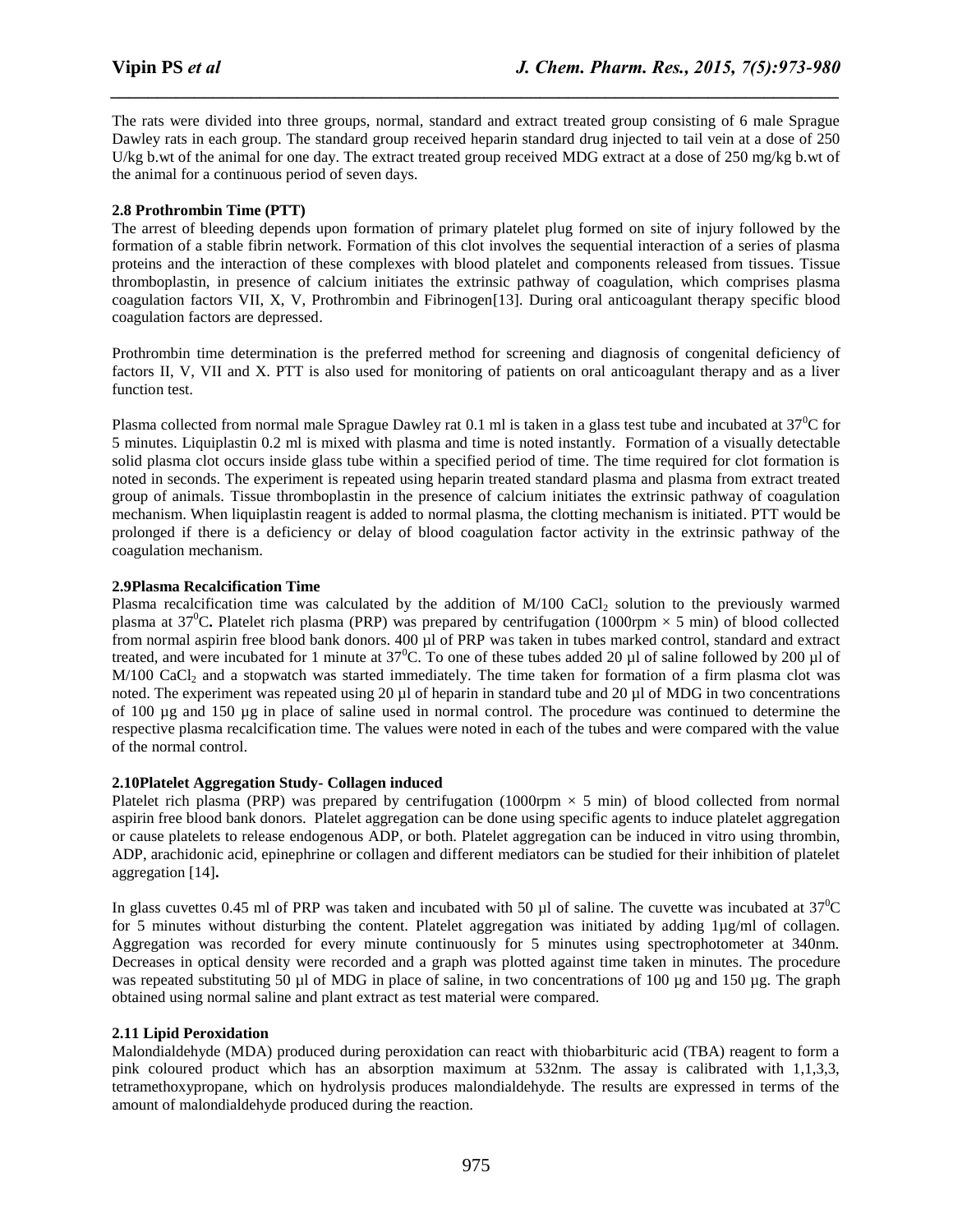PRP sample 0.1ml in Tris buffer was added to a reaction mixture containing KCl (0.1 ml), ascorbic acid (0.1ml), ferrous ammonium sulphate (0.1 ml) and Tris buffer (0.1 ml).Final volume is 0.5 ml. The reaction mixture was incubated for 1hr at 37°C. To 400µl of this reaction mixture added 0.2ml SDS, 1.5 ml of acetic acid and 1.5 ml TBA and incubated for 1 hour at  $95^{\circ}$ C. After incubation, the reaction mixture was cooled and added 1 ml distilled water. To this mixture 5 ml of butanol-pyridine mixture (15:1, v/v) was added, mixed thoroughly and centrifuged at 3000 rpm for 10 minutes. Absorbance of upper layer containing the chromophore was measured at 532 nm against pyridine butanol mixture. In control sample, 0.1ml of PRP sample (25%) in Tris buffer was added to a reaction mixture containing KCl (0.1 ml), ascorbic acid (0.1ml), ferrous ammonium sulphate (0.1 ml) and Tris buffer (0.05 ml). In addition 0.05 ml collagen is also added. In test solution 0.05 ml of drug extract was added in place of Tris buffer used in control protocol. All the procedures were done in triplicate. The amount of MDA formed was expressed as n mol/mg protein.

*\_\_\_\_\_\_\_\_\_\_\_\_\_\_\_\_\_\_\_\_\_\_\_\_\_\_\_\_\_\_\_\_\_\_\_\_\_\_\_\_\_\_\_\_\_\_\_\_\_\_\_\_\_\_\_\_\_\_\_\_\_\_\_\_\_\_\_\_\_\_\_\_\_\_\_\_\_\_*

#### **RESULTS AND DISCUSSION**

#### **3.1Total flavonoid and total phenolic contents**

The phytochemical analysis showed a total flavonoid  $70.5\pm2.0$  mg quercetin equivalent /g of extract and total phenol 41.5±2.29 mg gallic acid equivalent /g of extract

#### **3.2Clotting Time**

Heparin treated standard group of rats gave a significant delay in blood clotting in clotting experiment with an average increase of clotting time by 0.46 minutes when compared to the untreated group of rats (Figure 1). But clotting time of MDG treated rats showed only a mild delay in clotting time of 0.08 minutes which is only 1.35% increase and statistically insignificant.

**Table.1: Effect of MDG on clotting time**

| Group    | <b>Clotting time (Minutes)</b> |
|----------|--------------------------------|
| Normal   | $6.0 + 0.05$                   |
| Standard | $6.47 + 0.1$                   |
| MDG      | $6.09 + 0.05$                  |

#### **Fig. 1: Effect of MDG on Clotting Time**

*Values are expressed as mean*  $\pm$  *SD for 5 animals: a = p<0.01, b = p<0.05 when compared to normal.* 



#### **3.3 Prothrombin Time**

The standard group of animals treated with heparin showed a delay in coagulation by 28% when compared to the normal group of animals (Figure 2).The treatment with MDG gave a delay in coagulation by 14.6% which is a significant elevation in comparison to the normal group.

| Group      | <b>Prothrombin time(seconds)</b> |
|------------|----------------------------------|
| Normal     | $15 + 0.5$                       |
| Standard   | $19.2 + 0.5$                     |
| <b>MDG</b> | $17.6 + 0.5$                     |

#### **Fig. 2: Effect of MDG on Prothrombin Time**

*Values are expressed as mean*  $\pm$  *SD for 5 animals: a = p<0.01, b = p<0.05 when compared to normal.*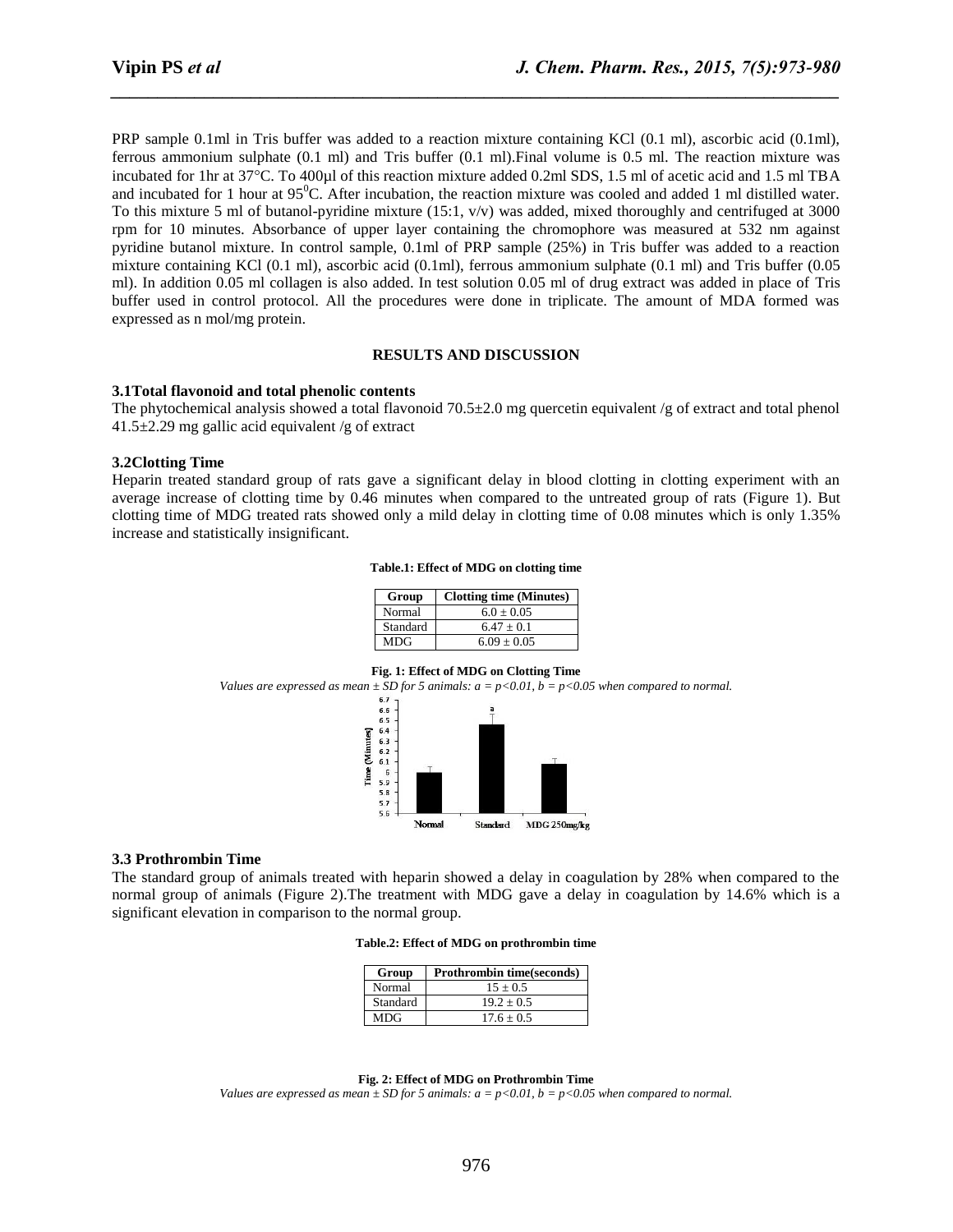

*\_\_\_\_\_\_\_\_\_\_\_\_\_\_\_\_\_\_\_\_\_\_\_\_\_\_\_\_\_\_\_\_\_\_\_\_\_\_\_\_\_\_\_\_\_\_\_\_\_\_\_\_\_\_\_\_\_\_\_\_\_\_\_\_\_\_\_\_\_\_\_\_\_\_\_\_\_\_*

#### **3.4 Plasma recalcification time**

Normal plasma recalcification time of PRP was 3.15 minutes. The standard tubes in which heparin were used as the standard substance showed no clotting of plasma even after a prolonged time period. The tubes in which different concentrations of MDG(100µg and 150µg) were added showed a delay of 0.15 minutes and 0.18 minutes respectively when compared to the normal (Figure 3).

| Group            | <b>Plasma recalcification time (Minutes)</b> |  |
|------------------|----------------------------------------------|--|
| Normal           | $3.15 \pm 0.05$                              |  |
| Standard Heparin | No coagulation                               |  |
| $MDG (100\mu g)$ | $3.29 \pm 0.05$                              |  |
| $MDG(150\mu g)$  | $3.33 + 0.05$                                |  |

**Table.3: Effect of MDG on plasma recalcification time**

*Values are expressed as mean ± SD for 5 samples: a = p<0.01, b = p<0.05 when compared to normal*



### **3.5 Platelet aggregation study**

From the graph of platelet aggregation study, it can be seen that there was marked aggregation of PRP with usage of collagen, which was ameliorated in dose dependent manner up on treatment with MDG in two different concentrations of 100µg and 150µg (Figure 4). Collagen induced aggregation of PRP was brought down significantly as is indicated by the change in the optical densities.

| Table.4: Effect of MDG on platelet aggregation study |  |  |  |
|------------------------------------------------------|--|--|--|
|------------------------------------------------------|--|--|--|

| <b>Time</b> | <b>Optical density</b> |                              |                              |  |
|-------------|------------------------|------------------------------|------------------------------|--|
| (Minutes)   | Collagen               | Collagen + MDG $(100 \mu g)$ | Collagen + MDG $(150 \mu g)$ |  |
|             | 0.514                  | 0.525                        | 0.535                        |  |
|             | 0.501                  | 0.512                        | 0.524                        |  |
|             | 0.486                  | 0.505                        | 0.513                        |  |
|             | 0.471                  | 0.494                        | 0.509                        |  |
|             | 0.416                  | 0.477                        | 0.489                        |  |
|             | 0.411                  | 0.446                        | 0.463                        |  |

#### **Fig. 4: Effect of MDG on Platelet aggregation study**



#### **3.6 Lipid peroxidation**

**Fig. 3: Effect of MDG on Plasma recalcification Time**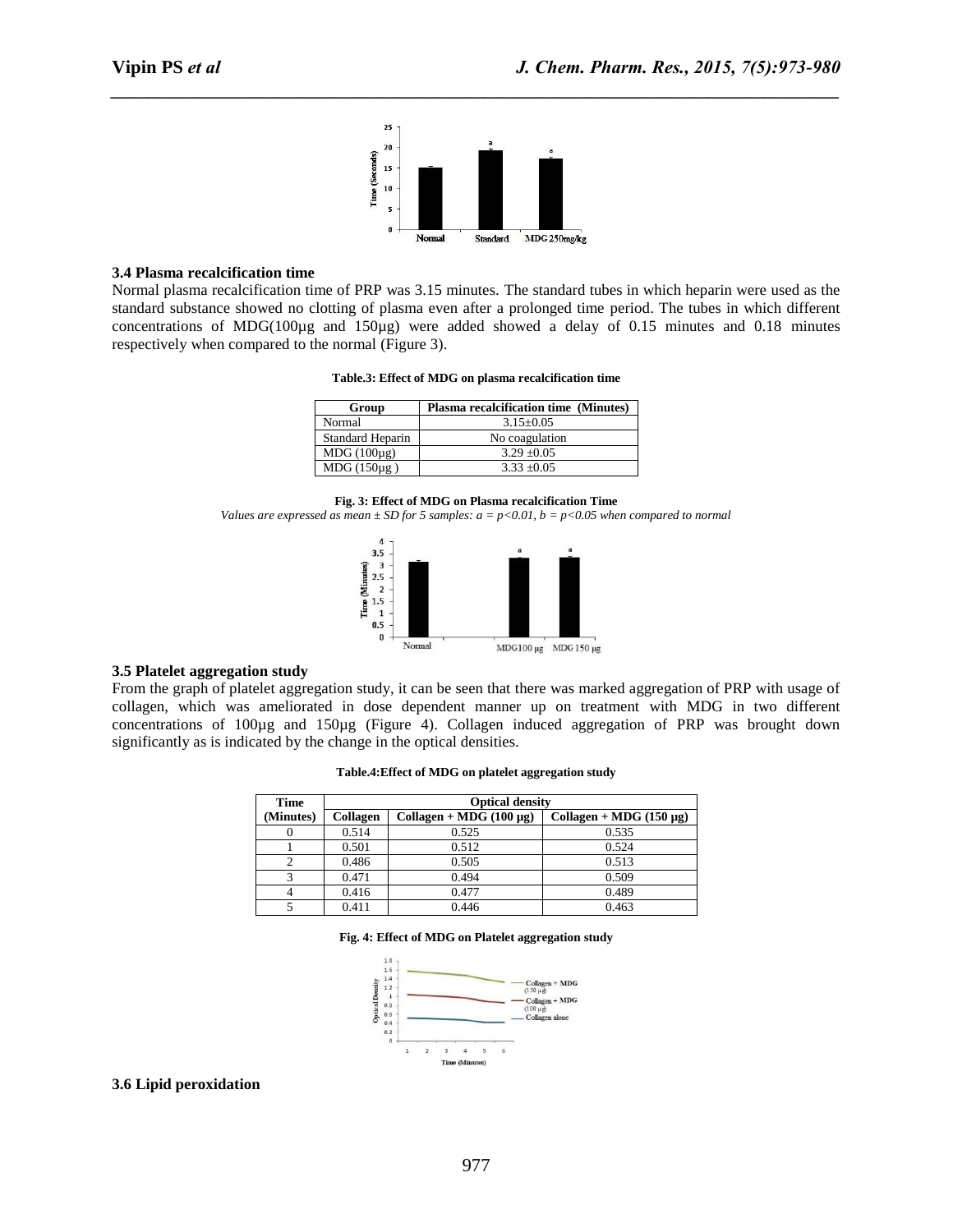The value of lipid peroxidation was increased by 78.19% in the control, which is highly significant in comparison to the normal in the experiment (Figure 5).On treatment with MDGlipid peroxidation was brought down by 29.94% when compared to the control.

*\_\_\_\_\_\_\_\_\_\_\_\_\_\_\_\_\_\_\_\_\_\_\_\_\_\_\_\_\_\_\_\_\_\_\_\_\_\_\_\_\_\_\_\_\_\_\_\_\_\_\_\_\_\_\_\_\_\_\_\_\_\_\_\_\_\_\_\_\_\_\_\_\_\_\_\_\_\_*

| Group                             | <b>Optical density</b> |
|-----------------------------------|------------------------|
| Normal: Platelet alone            | $0.8155 + 0.08$        |
| Control: Platelet $+$ collagen    | $3.7393 + 0.15$        |
| Test: Platelet $+ MDG + collagen$ | $2.6207 \pm 0.08$      |

#### **Table.5: Effect of MDG on lipid peroxidation**

#### **Fig. 5: Effect of MDG on Lipid Peroxidation**

*Values are expressed as mean*  $\pm$  *SD for 5 samples: a* =  $p$ <0.01, b =  $p$ <0.05 when compared to normal; c=  $p$ <0.01, d=  $p$ <0.05 compared to *control.*



The results of *in vitro* antiplatelet aggregation study revealed the property of MDG to reduce clumping of platelets in platelet rich plasma. Some of the proven antiplatelet aggregation agents like aspirin are having an effect of even irreversibly reducing platelet count in the blood. But unlike aspirin, MDG is not having such a property as assessed from the platelet count analysis done during the study. The property to act as antiplatelet aggregation agent may be due anyone of the mode of action of antiplatelet aggregation pathways as described in Figure 6. The mode of action can be classified into four types, namely COX-1 inhibition, ADP antagonistic action, phosphodiesterase inhibition or GP IIb/IIIa antagonistic action[15].





One of the popularly used drugs namely Aspirin in low dose induces reversible inactivation of a key enzyme in platelet arachidonate metabolism through acetylation of a critical serine residue near its catalytic site. This key enzyme, cyclooxygenase  $(COX)$ -1, is responsible for the formation of prostaglandin (PG)  $H<sub>2</sub>$ , the precursor of thromboxane (TX) $A_2$ . Thromboxane (TX)  $A_2$  is directly involved in platelet activation and aggregation functions.

Inhibition of adenosine diphosphate (ADP)-dependent platelet function by irreversible modification of the platelet  $P2Y_{12}$  receptor through short-lived active metabolites, generated by liver cytochrome P-450 (CYP) isozymes is another mechanism under examination. These metabolites are found to form covalent bonds with critical cysteine residues within the receptor which inhibit ADP recognition of the receptor thus effectively preventing platelet aggregation.

Phosphodiesterase inhibitors can acts as vasodilators and antiplatelet agents. It inhibits adenosine uptake and cyclic GMP phosphodiesterase activity, which decreases platelet aggregation process.

Glycoprotein IIb/IIIa (also known as [integrin](http://en.wikipedia.org/wiki/Integrin)  $\alpha_{\text{Ib}}\beta_3$ ) is an integrin complex found on [platelets.](http://en.wikipedia.org/wiki/Platelet) It is a receptor for [fibrinogen](http://en.wikipedia.org/wiki/Fibrinogen) and [von Willebr](http://en.wikipedia.org/wiki/Von_Willebrand_factor) and factor and assists in [platelet activation.](http://en.wikipedia.org/wiki/Coagulation#Platelet_activation) The complex is formed through calciumdependent association of GPIIb and GPIIIa, a required step in normal platelet aggregation and endothelial adherence. GPIIb/IIIa antagonists prevent fibrinogen attachment to activated GPIIb/IIIa receptors and, thus,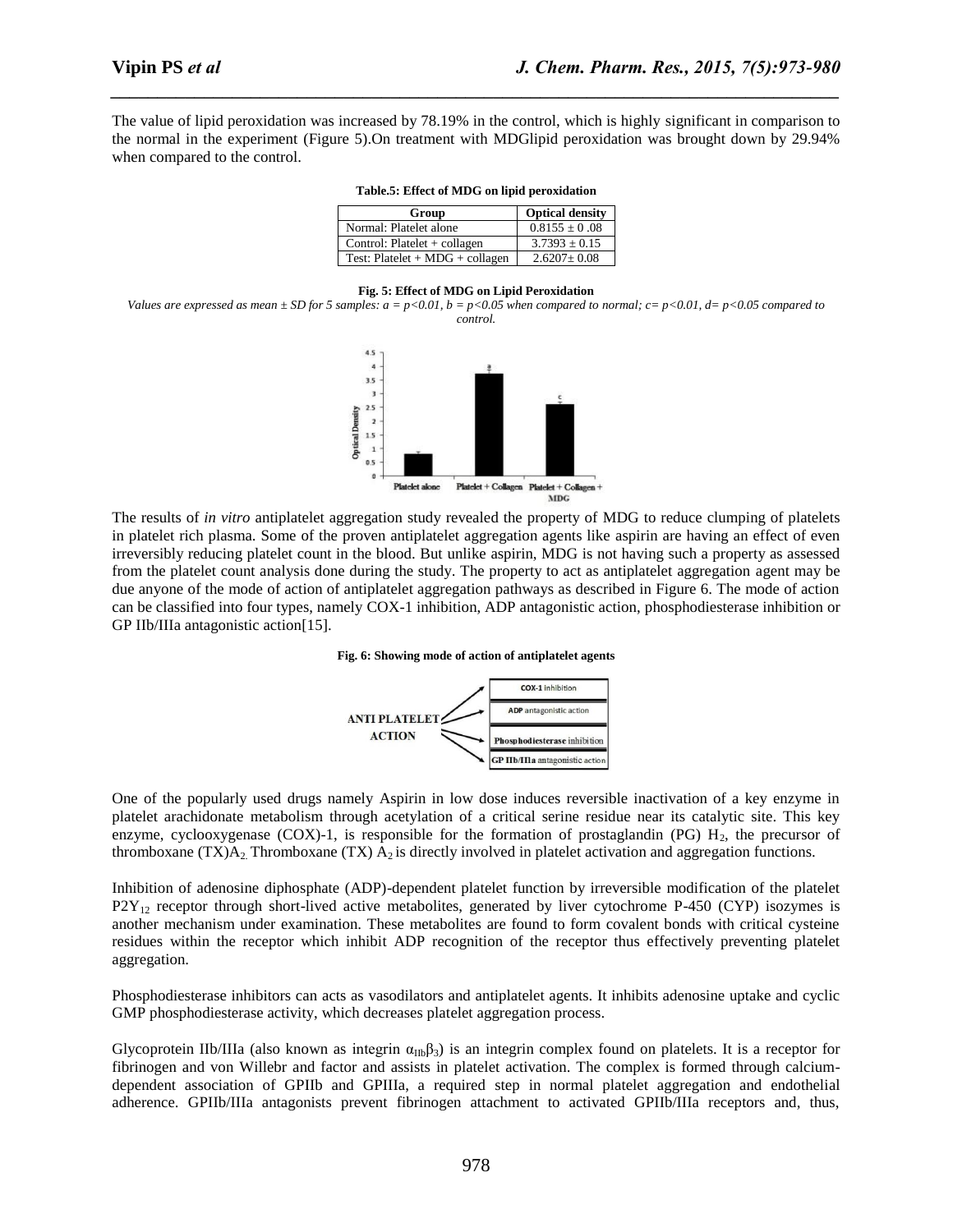formation of fibrinogen bridges between platelets. Activation of GPIIb/IIIa constitutes the final common pathway of platelet aggregation. Studies are going on regarding GPIIb/IIIa blockers.

*\_\_\_\_\_\_\_\_\_\_\_\_\_\_\_\_\_\_\_\_\_\_\_\_\_\_\_\_\_\_\_\_\_\_\_\_\_\_\_\_\_\_\_\_\_\_\_\_\_\_\_\_\_\_\_\_\_\_\_\_\_\_\_\_\_\_\_\_\_\_\_\_\_\_\_\_\_\_*

Phytochemical screening of extract of *Desmodium gyrans* revealed the presence of phenolic compounds and flavonoids. These secondary metabolites are known to have various biological activities of which can be credited to the medicinal properties of *Desmodium gyrans*. Although a study on the exact mode of action is still has to be done, various mechanisms as illustrated can be attributed as the possible mechanism by which MDG brings about inhibition of platelet aggregation as revealed in the present study.

Anticoagulant action of *Desmodium gyrans* was verified through clotting time and plasma recalcification experiments. Clotting of blood is delayed by a number of agents in blood which are having different mode of actions. Most of the agents depend on the inhibition of coagulation factors by one method or the other. Activation of antithrombin III is the mechanism of action of heparin and other anticoagulant drugs like Dalteparin, Lepirudin, Enoxaparin and Fondaparinux[16,17]. Antithrombin III (ATIII) is a 432 amino acid [glycoprotein](http://en.wikipedia.org/wiki/Glycoprotein) produced by the [livert](http://en.wikipedia.org/wiki/Liver)hat inactivates several enzymes of the [coagulation](http://en.wikipedia.org/wiki/Coagulation) system. It contains three [disulfide bonds](http://en.wikipedia.org/wiki/Disulfide_bond) and a total of four potential [glycosylation](http://en.wikipedia.org/wiki/Glycosylation) sites. α-Antithrombin is the principal form of antithrombin found in [blood plasma](http://en.wikipedia.org/wiki/Blood_plasma) and has an oligosaccharide occupying each of its four glycosylation sites. A single glycosylation site remains consistently free in the minor form of antithrombin namely β-antithrombin. Its activity is amplified many times by [heparin,](http://en.wikipedia.org/wiki/Heparin) which enhances the binding of antithrombin to [factor II](http://en.wikipedia.org/wiki/Thrombin) and [factor X\[](http://en.wikipedia.org/wiki/Factor_X)18].

Another regularly used anticoagulant agent namely Warfarin inhibits vitamin K reductase, resulting in exhaustion of the reduced form of vitamin K (vitamin KH2). Since vitamin K is a cofactor for carboxylation of glutamate residues on the N-terminal regions of vitamin K-dependent proteins, this limits the gamma-carboxylation and subsequent activation of the vitamin K-dependent coagulant proteins [19,20]. The synthesis of vitamin K-dependent coagulation factors II, VII, IX, and X and anticoagulant proteins C and S are inhibited. Depression of three of the four vitamin K-dependent coagulation factors (factors II, VII, and X) results in decreased prothrombin levels and a reduced amount of generated thrombin. This reduces the thrombogenicity of clots [21]. Anticoagulant action of *Desmodium gyrans* can be anyone of these modes and opens up scope for further study on its mechanism of action.

## **CONCLUSION**

Despite recent advances, there is still scope for safe, oral anticoagulants for both short term and long term therapeutic purposes. As observed, the normal coagulation function of the different blood coagulation factors can be influenced through diverse routes which have to be probed for demonstrating the role of *Desmodium gyrans* as an effective anticoagulant and antithrombotic agent.

## **REFERENCES**

[1] R Balabhaskar; K Vijayalakshmi,*Journal of Chemical and Pharmaceutical Research*, **2015**, 7(4), 271-277

[2] CK Glass; JL Witztum, Atherosclerosis: The Road Ahead, *Cell*, **2001**,104, 503–516.

[3] Y Junichiro; FR.C Path; Y Kaori; N Aki; Y Tsutomu; A Ryo, *Nutrition,* **2005**, 21, 580-587.

[4] K Yamada; A Naemura; N Sawashita; Y Noguchi; Yamamoto, *Journal ofThrombosis Res*earch, **2004**, 213–20.

[5] S Gopalakrishnan; R Rajameena, GC-MS analysis of some bioactive constituents of Desmodium gyrans DC, *International research journal of pharmacy*, **2012**, 3(8).

[6] X [Ma;](http://www.ncbi.nlm.nih.gov/pubmed?term=Ma%20X%5BAuthor%5D&cauthor=true&cauthor_uid=22004895) C [Zheng;C](http://www.ncbi.nlm.nih.gov/pubmed?term=Zheng%20C%5BAuthor%5D&cauthor=true&cauthor_uid=22004895) [Hu;K](http://www.ncbi.nlm.nih.gov/pubmed?term=Hu%20C%5BAuthor%5D&cauthor=true&cauthor_uid=22004895) [Rahman;](http://www.ncbi.nlm.nih.gov/pubmed?term=Rahman%20K%5BAuthor%5D&cauthor=true&cauthor_uid=22004895) L [Qin, T](http://www.ncbi.nlm.nih.gov/pubmed?term=Qin%20L%5BAuthor%5D&cauthor=true&cauthor_uid=22004895)he genus Desmodium (Fabaceae)-traditional uses in Chinese medicine, *[Journal of Ethnopharmacology](http://www.ncbi.nlm.nih.gov/pubmed/22004895)*, **2011**, 138(2), 314-32.

[7] G S Kurian; J Padikkala, Administration of aqueous extract of *Desmodium gangeticum*(L) root protects rat hearts against ischemic reperfusion injury induced oxidative stress, *Indian Journal of Experimental Biology,* **2009**, 47, 129- 135.

[8] P K Warrier, Indian Medicinal Plants: A Compendium of 500 Species, 1st Edition, Orient Longman, Chennai, **1995**, 444-522.

[9] L Shahriyary;R Yazdanparast,*Journal of Ethnopharmacol*ogy, **2007**, 114, 194-8.

[10]K Surjeet;J Lincy;G Mathew;S Anmol, *International Journal of Pharmaceutical Science Review and Research,***2011**,8-15.

[11]SM Nabavi;MA Ebrahimzadeh;SF Nabavi;A Hamidinia;AR Bekhradnia,*Pharmacologyonline,***2008**, 2, 560-567 [12]P Kinra;V Tewari;T Raghu Raman,*Indian Journal of Aerospace Medicine,***2009**, 53(1), 56-61.